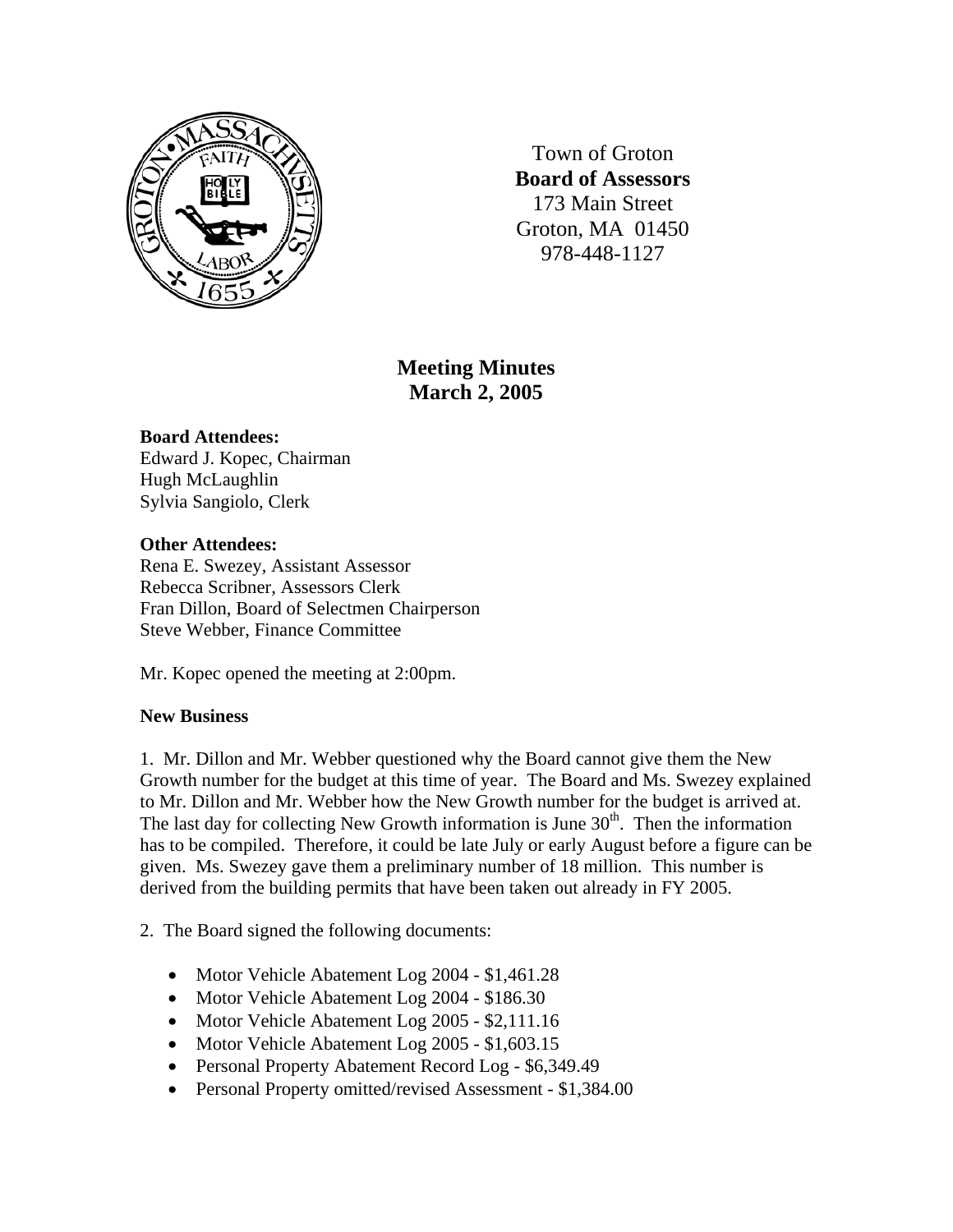- Real Estate Abatement Record Log \$13,036.67
- Chapter Lands 61A and 61B Applications All Granted
	- 1. Beal: 232-51 through 55-0
	- 2. Big Johns Trust: 216-72-0, 216-73-0, 216-106-0, 225-14-0, 225-16-0
	- 3. Black: 249-49-0
	- 4. Croteau: 229-34-0
	- 5. Curry: 115-16-0
	- 6. Easom: 233-36-0
	- 7. Eliot: 225-29-0
	- 8. Fitch: 225-53-0
	- 9. Flowers: 245-8-1184, 245-8-1185
	- 10. Franzek: 216-74-0
	- 11. Gilson: 221-14-0
	- 12. Kirk: 228-17-0, 229-10-0, 229-10-1
	- 13. Lane: 235-46-0
	- 14. Lathrop: 222-55-0
	- 15. Lawrence Homestead: 108-25-0
	- 16. Lindemer: 235-1-0
	- 17. Lyman: 206-32-0
	- 18. MacGregor: 221-1-0, 221-68-0
	- 19. McBee: 203-47-0
	- 20. Mendenhall: 228-50-0
	- 21. Nutile: 211-83-1
	- 22. Painter: 233-43-0
	- 23. Pietras: 224-24-0
	- 24. Reilley: 211-83-0
	- 25. Risdon: 106-18-0
	- 26. Rollins: 225-17-0, 225-19-0
	- 27. Smith, Richard: 221-30
	- 28. Smith, Sally: 111-28-0, 111-30-0
	- 29. Stevenson: 247-55-0
	- 30. Tully: 244-9-0
	- 31. Unkety: 230-71-0, 231-56-0, 244-21-0
	- 32. Wilkins: 213-86-0, 213-87-0, 213-88-0
	- 33. Willcox: 224-21-0
- Exemption Applications
	- 1. Kieleczawa 431 Martins Pond Clause 50 granted
- Real Estate Abatement Applications
	- 1. Stephens 382 West Main denied
	- 2. Montgomery 14 Balsam Walk denied
	- 3. Panagiotopoulos 60 Hoyts Wharf denied
	- 4. Blood Pepperell Road denied
	- 5. Miller 244 Hayden granted
	- 6. Groton Land Foundation 232-30-0 granted
	- 7. Maloomian 23 Nicole Lane granted
	- 8. Village Realty Trust Moose Trail granted